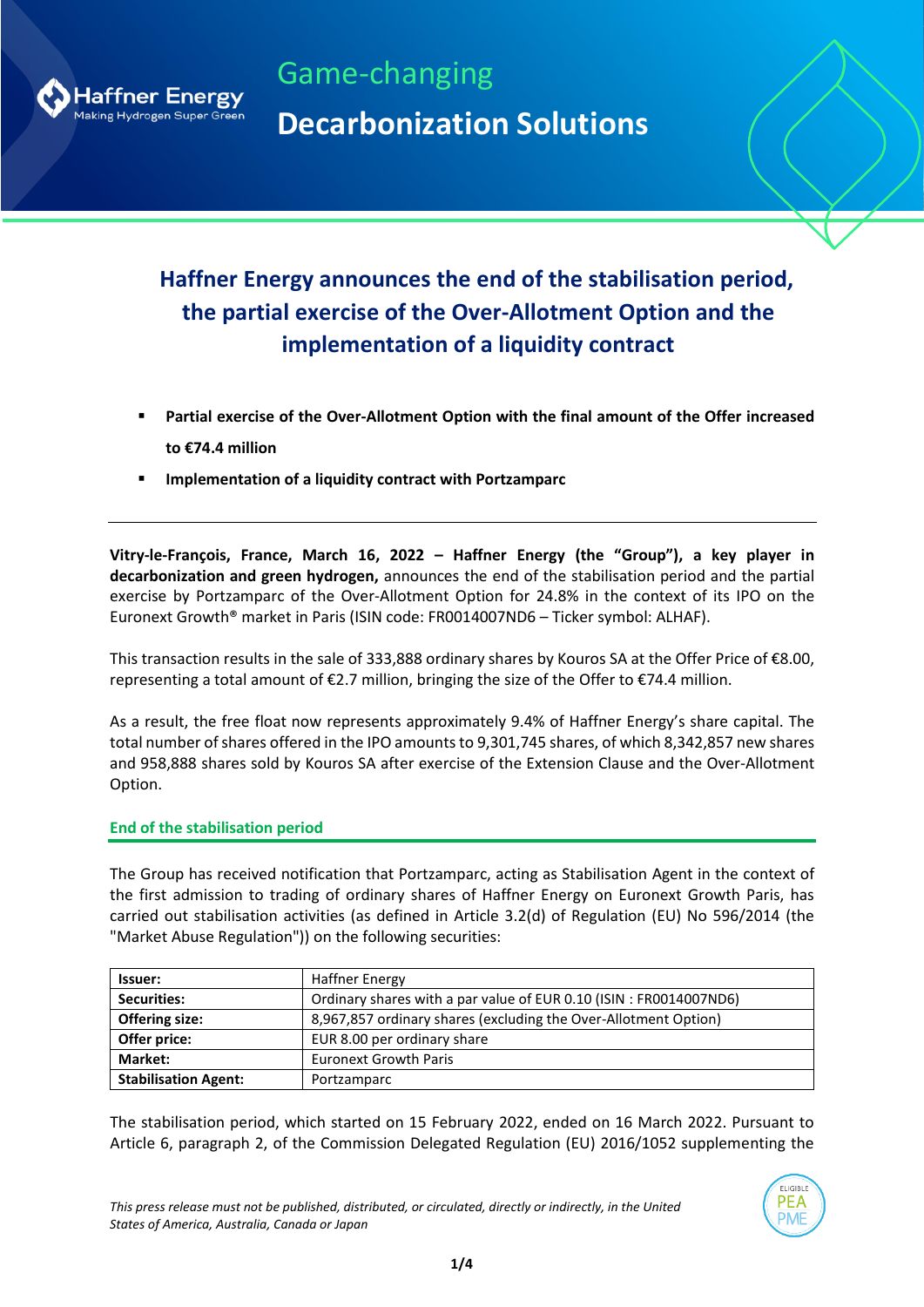Market Abuse Regulation with regard to technical regulatory standards concerning the conditions applicable to buyback programs and stabilisation measures, Haffner Energy, on the basis of the information provided by Portzamparc, is publishing in this press release the information relating to the stabilisation activities carried out by Portzamparc as Stabilisation Agent:

| <b>Execution</b><br>date | Intermediary | Buy / Sell | Number of<br>shares | Average<br>transaction<br>price (in $\epsilon$ ) | Lowest /<br>highest price<br>(in $\epsilon$ ) | Aggregate<br>amount (in $\epsilon$ ) | <b>Market</b>          |
|--------------------------|--------------|------------|---------------------|--------------------------------------------------|-----------------------------------------------|--------------------------------------|------------------------|
| 15/02/2022               | Portzamparc  | Buy        | 475,100             | 7.5553                                           | 7.45 / 8.00                                   | 3,589,523.03                         | <b>Euronext Growth</b> |
| 16/02/2022               | Portzamparc  | Buy        | 65,000              | 7.8947                                           | 7.78 / 7.90                                   | 513,155.50                           | <b>Euronext Growth</b> |
| 17/02/2022               | Portzamparc  | Buy        | 10,000              | 7.60                                             | 7.60 / 7.60                                   | 76,000.00                            | <b>Euronext Growth</b> |
| 18/02/2022               | Portzamparc  | Buy        | 0                   | 0                                                | n/a                                           | 0                                    | <b>Euronext Growth</b> |
| 21/02/2022               | Portzamparc  | Buy        | 20,000              | 7.50                                             | 7.50 / 7.50                                   | 150,000.00                           | Euronext Growth        |
| 22/02/2022               | Portzamparc  | Buy        | 30,000              | 7.1333                                           | 7.10 / 7.20                                   | 213,999.00                           | <b>Euronext Growth</b> |
| 23/02/2022               | Portzamparc  | Buy        | 10,000              | 7.28                                             | 7.28 / 7.28                                   | 72 800,00                            | <b>Euronext Growth</b> |
| 24/02/2022               | Portzamparc  | Buy        | 10,000              | 7.09                                             | 7.09 / 7.09*                                  | 70,900.00                            | <b>Euronext Growth</b> |
| 25/02/2022               | Portzamparc  | Buy        | 17,500              | 7.1889                                           | $7.00 / 7.20*$                                | 125,805.75                           | <b>Euronext Growth</b> |
| 28/02/2022               | Portzamparc  | Buy        | 7,703               | 7.19                                             | $7.19 / 7.19*$                                | 55,384.57                            | <b>Euronext Growth</b> |
| 01/03/2022               | Portzamparc  | Buy        | 8,000               | 7.125                                            | $7.125 / 7.125*$                              | 57,000.00                            | <b>Euronext Growth</b> |
| 02/03/2022               | Portzamparc  | Buy        | 14.868              | 7.30                                             | $7.30 / 7.30*$                                | 108,536.40                           | Euronext Growth        |
| 03/03/2022               | Portzamparc  | Buy        | 5,742               | 7.3448                                           | $7.116 / 7.36*$                               | 42,173.84                            | <b>Euronext Growth</b> |
| 04/03/2022               | Portzamparc  | Buy        | 14,484              | 7.4197                                           | $7.179 / 7.42*$                               | 107,466.93                           | <b>Euronext Growth</b> |
| 07/03/2022               | Portzamparc  | Buy        | 10,957              | 7.44                                             | 7.44 / 7.44                                   | 81,520.08                            | <b>Euronext Growth</b> |
| 08/03/2022               | Portzamparc  | Buy        | 18,701              | 7.6321                                           | 7.341 / 7.66                                  | 142,727.90                           | <b>Euronext Growth</b> |
| 09/03/2022               | Portzamparc  | Buy        | 44,010              | 7.5879                                           | 7.50 / 7.829                                  | 333,943.48                           | <b>Euronext Growth</b> |
| 10/03/2022               | Portzamparc  | Buy        | 50,000              | 7.9077                                           | 7.30 / 8.00                                   | 395,385.00                           | <b>Euronext Growth</b> |
| 11/03/2022               | Portzamparc  | Buy        | 40.000              | 7.8765                                           | 7.50 / 8.00                                   | 315,060.00                           | Euronext Growth        |
| 14/03/2022               | Portzamparc  | Buy        | 60,000              | 7.5179                                           | 7.50 / 7.94                                   | 451,074.00                           | <b>Euronext Growth</b> |
| 15/03/2022               | Portzamparc  | Buy        | 60,000              | 7.505                                            | 7.34 / 7.64                                   | 450,300.00                           | <b>Euronext Growth</b> |
| 16/03/2022               | Portzamparc  | Buy        | 39,225              | 7.8962                                           | 7.50 / 8.00                                   | 309,728.45                           | Euronext Growth        |

\* there was a material error in the lowest and highest prices from 24 February 2022 to 4 March 2022 published in the press release dated 4 March 2022 which has been corrected by this press release.

The detailed list of transactions is available on Haffner Energy's website ([www.haffnerenergy](http://www.haffnerenergy-finance.com/)[finance.com\)](http://www.haffnerenergy-finance.com/).

This press release is issued also on behalf of Portzamparc pursuant to Article 6, paragraph 2, of Commission Delegated Regulation (EU) 2016/1052.

**Breakdown of Capital and Voting Rights**

Following the Offering and the partial exercise of the Over-Allotment Option, the share capital and the voting rights of the Company are distributed as follows:

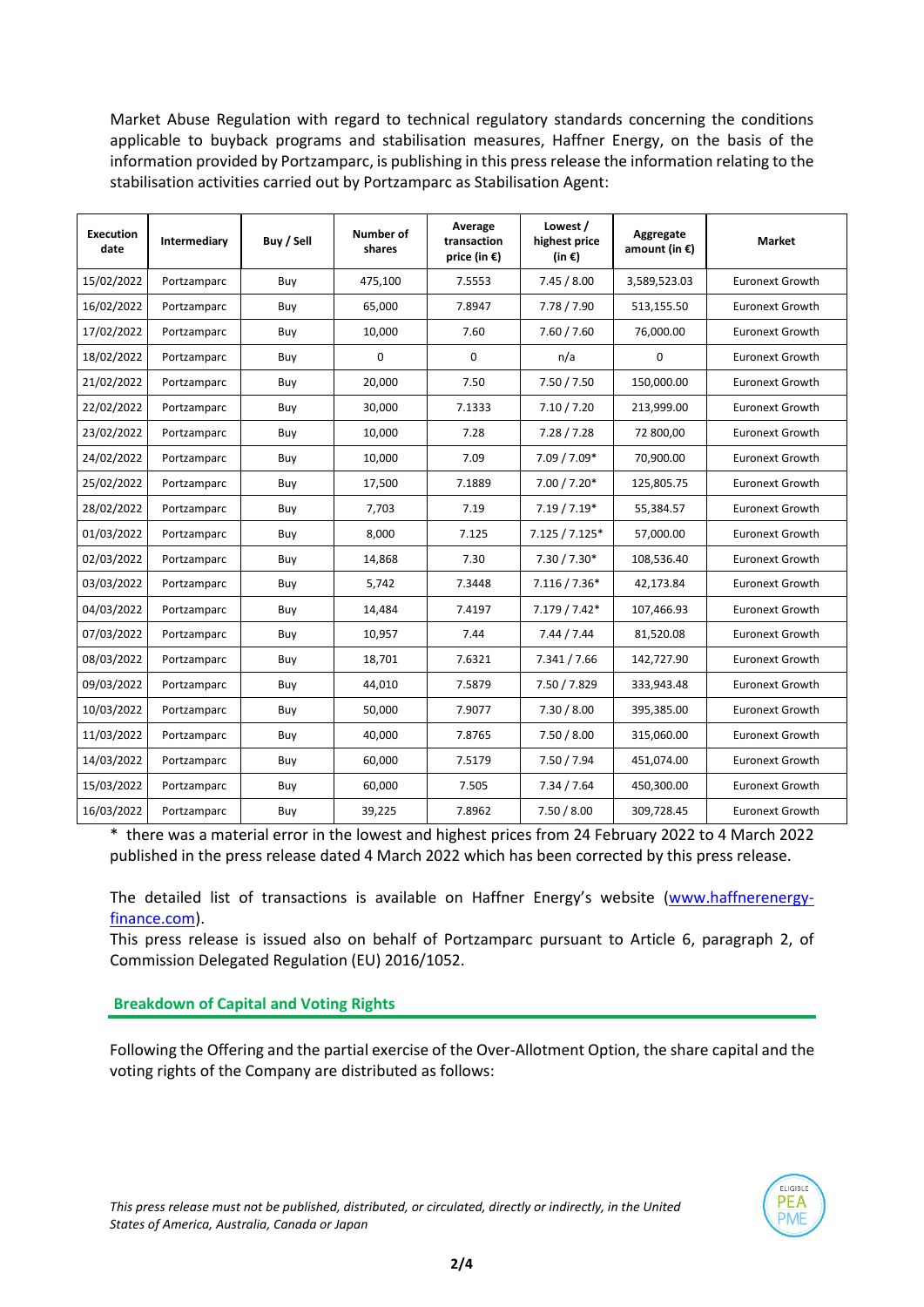| <b>Shareholders</b>          | Number of shares     | % capital | <b>Voting rights</b> | % voting rights |
|------------------------------|----------------------|-----------|----------------------|-----------------|
| <b>Haffner Participation</b> | 17,824,000<br>39.88% |           | 35,648,000           | 45.08%          |
| Eurefi                       | 5,741,600            | 12.85%    | 11,483,200           | 14.52%          |
| <b>Concert</b>               | 23,565,600           | 52.73%    | 47,131,200           | 59.60%          |
| Kouros                       | 11,826,112           | 26.46%    | 22,640,934           | 28.63%          |
| Others**                     | 5,087,500            | 11.38%    | 5,087,500            | 6.43%           |
| Free-float                   | 4,214,245            | 9.43%     | 4,214,245            | 5.33%           |
| <b>TOTAL</b>                 | 44,693,457           | 100.00%   | 79,073,879           | 100.00%         |

\*\* means the investors who have subscribed following subscription commitments and supplemented, for some, by additional orders in the context of the Global Offering.

# **Liquidity contract**

Haffner Energy also announces that it has entrusted Portzamparc with the implementation of a liquidity contract, in accordance with the legal framework in force, and in particular with the provisions of the French Financial Markets Authority's (AMF) decision n° 2021-01 of 22 June 2021. It complies with the AMAFI Charter of Ethics. This liquidity contract is concluded for a period of one year, automatically renewable, taking effect as of 17 March 2022. A sum of €500,000 in cash has been allocated to the liquidity account.

Execution of the liquidity contract may be suspended:

- under the conditions referred to in Article 5 of the AMF decision n° 2021-01 of 22 June 2021;
- if the share is listed outside the thresholds authorized by the Group's Shareholders' Meeting; and
- at any time upon Haffner Energy's request, under its responsibility.

The liquidity contract may be terminated at any time and without prior notice by Haffner Energy, at any time by Portzamparc subject to a one month notice.

### **About Haffner Energy**

A family company co-founded and co-directed by Marc and Philippe Haffner, players in the energy transition for 28 years, Haffner Energy designs and provides technologies and services enabling its customers to produce green hydrogen combined with carbon capture from thermolysis of biomass through its HYdrogen NO Carbon ("Hynoca®") process. This process allows the production of hydrogen at a highly competitive cost, carbon negative of 12 kg (net) of CO2 per kg of hydrogen, while depending very little on the electricity grid and the cost of electricity.

### **Contacts**

**Haffner Energy Directors** Philippe Haffner / Marc Haffner [investisseurs@haffner-energy.com](mailto:investisseurs@haffner-energy.com) **Investor Relations NewCap** Marine de Fages / Louis-Victor Delouvrier Tél : +33 (0)1 44 71 94 94 [Haffner@newcap.eu](mailto:Haffner@newcap.eu)

**Media Relations NewCap** Nicolas Merigeau Tél : +33 (0)1 44 71 94 98 [Haffner@newcap.eu](mailto:Haffner@newcap.eu)